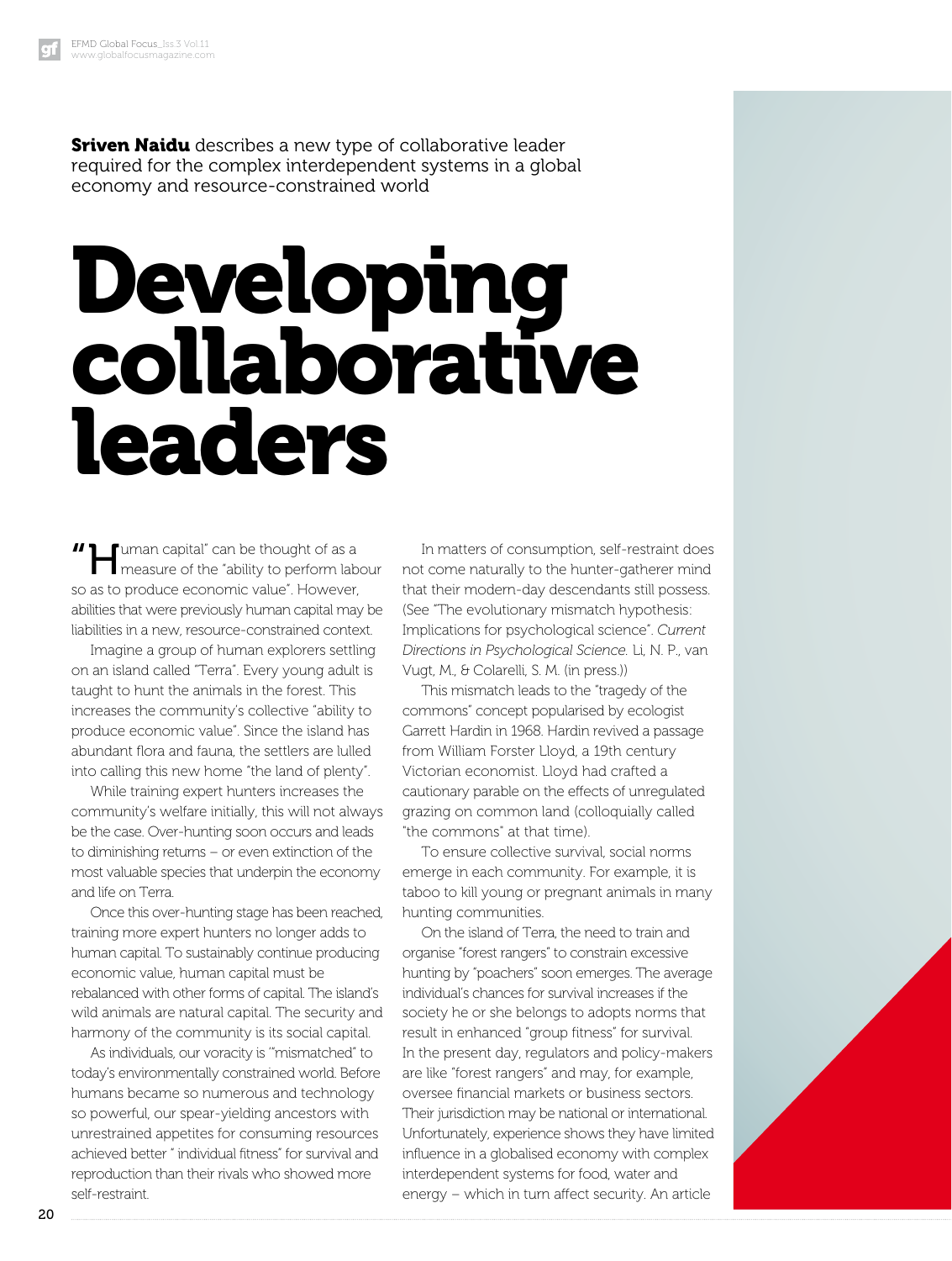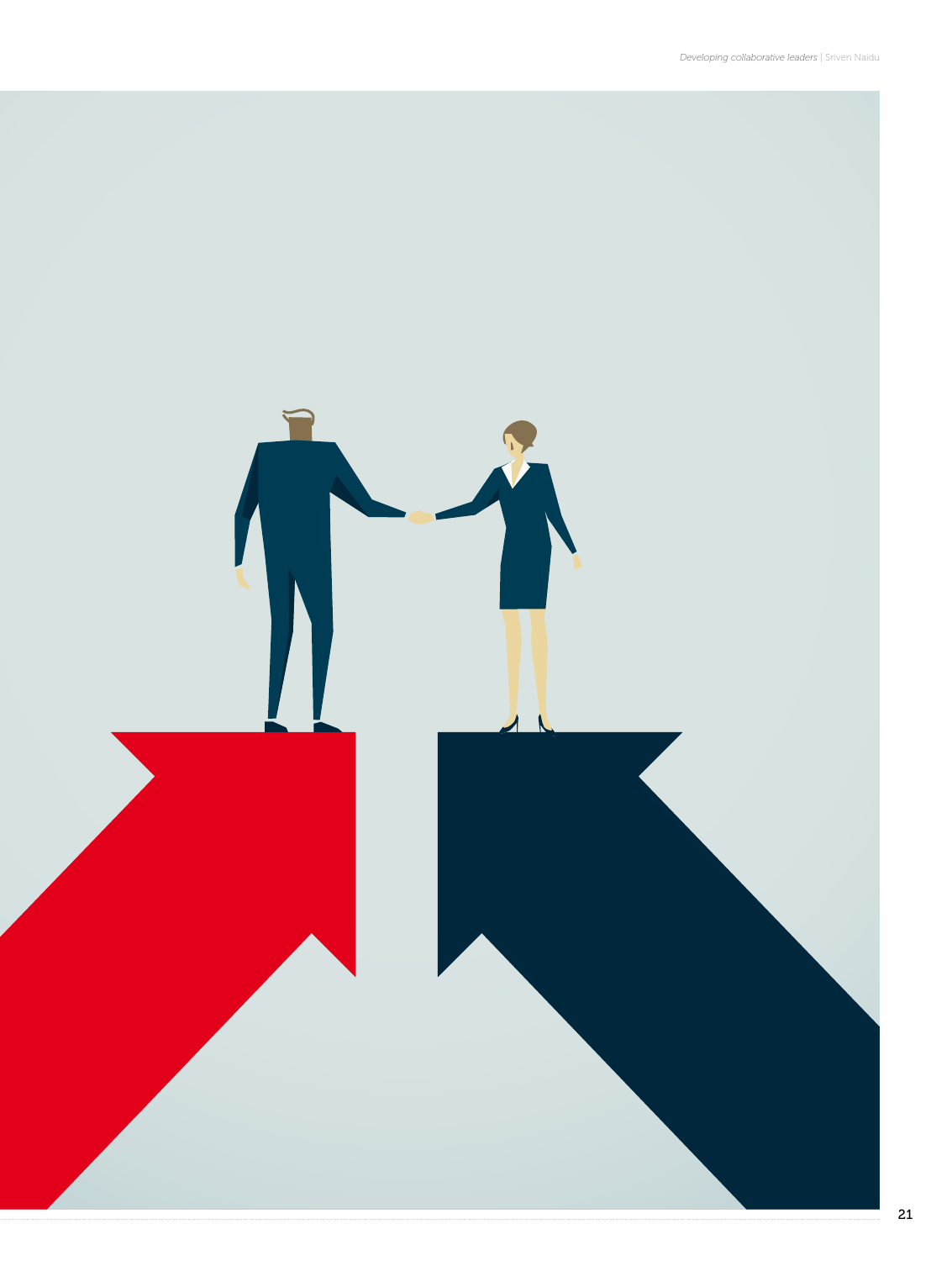*The pedagogical approach for developing requisite skills and more expansive mindsets will be a crucial challenge. Assembling a varied group of senior participants from diverse nationalities, political systems and sectors, and building a mutual support ecosystem would be a very effective approach*

about research at the New England Complex Systems Institute describes how corn has become simultaneously food, biofuel, and the subject of financial market speculation which the researchers show led to numerous food riots (https://www. wired.com/2011/10/food-price-rises/).

Traditional forest rangers such as regulators can only do so much. Management education has begun to train new varieties of more ecologically-conscious rangers. Cross-disciplinary ecological consultants, Greentech engineers, CSR and sustainability reporting professionals are just some examples.

Unfortunately, this is still not enough because the real world is far more complex than our imaginary island of Terra.

To better appreciate the real challenges involved, we need to add the following layers of complexity to Terra:

### Cultural friction

Imagine another human community arrives and settles on Terra after the explorers. This subsequent community consists of farmers who plant crops and rear domesticated animals. They appoint consensus-building leaders according to their customary procedures. In contrast, the explorers are led by an hereditary chief.

# Governance transition

Over time, both communities have interacted and learned to appreciate the strengths of each other's governance practices. As a result, each community is continually evolving its own governance.



# Paradigm transition

A group of disgruntled hunters have left the explorer camp to live at the edges of the forest, upriver from the farming community's land. They hunt game indiscriminately and are growing in numbers rapidly. They have no malicious intent. They simply do not understand why they cannot hunt without restraint as their elders did.

How might all the communities pursue a prosperous co-existence on their shared Terra? A new type of collaborative cross-cultural leader is required to help. He or she must:

- anticipate plausible crisis scenarios
- build effective coalitions for collective governance
- co-create a compelling shared vision
- diffuse know-how and new social norms
- over time, shift every stakeholder's paradigm towards the shared stewardship of Terra.

To equip such leaders, future-oriented thinking such as the scenarios practised by Royal Dutch Shell and adopting a complexity "lens" for understanding systems seem to be two useful mindsets to develop. Especially in cultures where such mindsets are uncommon.